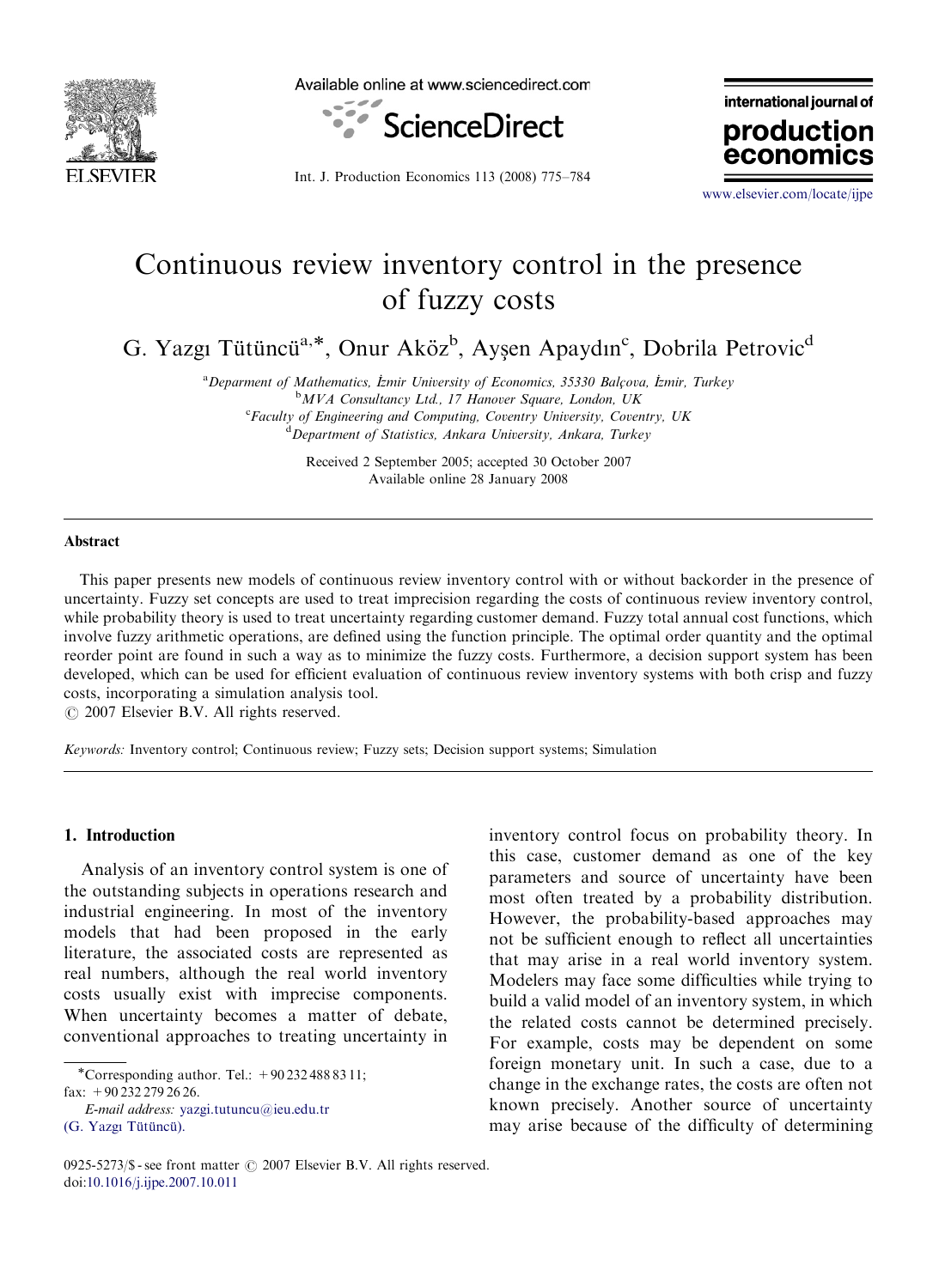exact cost components. In some cases trying to determine the precise values of such cost components may be very difficult and costly, if not impossible. For example, inventory-carrying cost is often dependent on some parameters like current interest rate and stock keeping unit's market price, which may not be known precisely. In addition, shortage cost is often difficult to determine precisely, particularly in the case when it reflects not just ''lost sale'' but also ''a loss of customers will''.

Since some uncertainty within inventory systems cannot be considered appropriately using concepts of probability theory, fuzzy set theory has been used in modeling of inventory systems since 1980s. Fuzzy set theory, originally introduced by [Zadeh \(1965\),](#page--1-0) provides a framework for considering parameters that are vaguely or unclearly defined or whose values are imprecise or determined based on subjective beliefs of individuals.

[Park \(1987\)](#page--1-0) applied fuzzy set concepts to EOQ formula by representing the inventory-carrying cost with a fuzzy number and solved the economic order quantity model using fuzzy number operations based on the extension principle. On the other hand, [Chen et al. \(1996\)](#page--1-0) used fuzzy set concepts in the EOQ model that replaced inventory costs with fuzzy numbers and solved the fuzzy order quantity problem using fuzzy number operations based on the function principle. [Petrovic et al. \(1996\)](#page--1-0) presented a model for the newsboy problem in a fuzzy environment where uncertain demand was represented by a discrete fuzzy set and the inventory cost was given as a triangular fuzzy number. They used the method of arithmetic defuzzification to obtain the optimal order quantity. [Roy and Maiti](#page--1-0) [\(1997, 1998\)](#page--1-0) solved the classical EOQ problem with a fuzzy goal and fuzzy inventory costs using a fuzzy non-linear programming method where different types of membership functions for inventory parameters were specified. They examined the fuzzy EOQ problem with a demand-dependent unit price and an imprecise storage area using both fuzzy geometric and non-linear programming methods. They also formulated a multi-objective inventory model of deteriorating items with stock-dependent demand in a fuzzy environment. [Gen et al. \(1997\)](#page--1-0) proposed a new method for the continuous review inventory model where triangular fuzzy numbers represented input data. They used a transformation for reducing a fuzzy number into a closed interval mean value concept proposed by [Dubois and Prade](#page--1-0) [\(1987\).](#page--1-0) [Yao and Lee \(1999\),](#page--1-0) [Yao and Su \(2000\)](#page--1-0) and

[Yao and Chiang \(2003\)](#page--1-0) discussed various inventory problems in fuzzy environments, including inventory control without backorder, with backorder and production inventory control. They modeled an order quantity using triangular and trapezoidal fuzzy numbers. The membership function of the fuzzy total cost and the order quantity were determined based on the extension principle. The optimal solution was obtained using different defuzzification methods and then compared each other. [Li et al. \(2002\)](#page--1-0) developed two fuzzy models for a single-period inventory problem and achieved the optimal solution through fuzzy ordering of fuzzy numbers with respect to their total integral values. [Kao and Hsu \(2002\)](#page--1-0) proposed an approach to finding the optimal quantity, which led to the minimum cost using a method for fuzzy numbers ranking. Recently [Xie et al. \(2006\)](#page--1-0) presented a new hierarchical, two-level approach to inventory management and control in supply chains under fuzzy customer demand.

In this paper, fuzzy set concepts are used to treat the uncertainty regarding costs in some inventory control systems. New models of continuous review inventory control with or without backorder, with fuzzy costs and probabilistic demand are developed extending the classical continuous review inventory models with stochastic demand and crisp costs given in [Johnson and Montgomery \(1974\)](#page--1-0). A decision support system, which can be used for efficient evaluation of these new and previous continuous review inventory models is implemented and developed which incorporates a simulation analysis tool.

The rest of the paper is organized as follows. In Sections 2 and 3, two crisp models and corresponding two fuzzy continuous review inventory models with and without backorder are introduced, respectively. In Section 4, a decision support system with a user-friendly interface for obtaining efficient solutions of crisp and fuzzy inventory problems and investigation of effectiveness of the proposed fuzzy models is presented. The model base of the decision support system includes the crisp and fuzzy models that are given in Sections 2 and 3, respectively.

### 2. Fuzzy continuous review inventory model without backorder

In a continuous review inventory system, the inventory level is monitored after every transaction and when it drops to a constant reorder point, an order is placed. It is supposed that demand in any